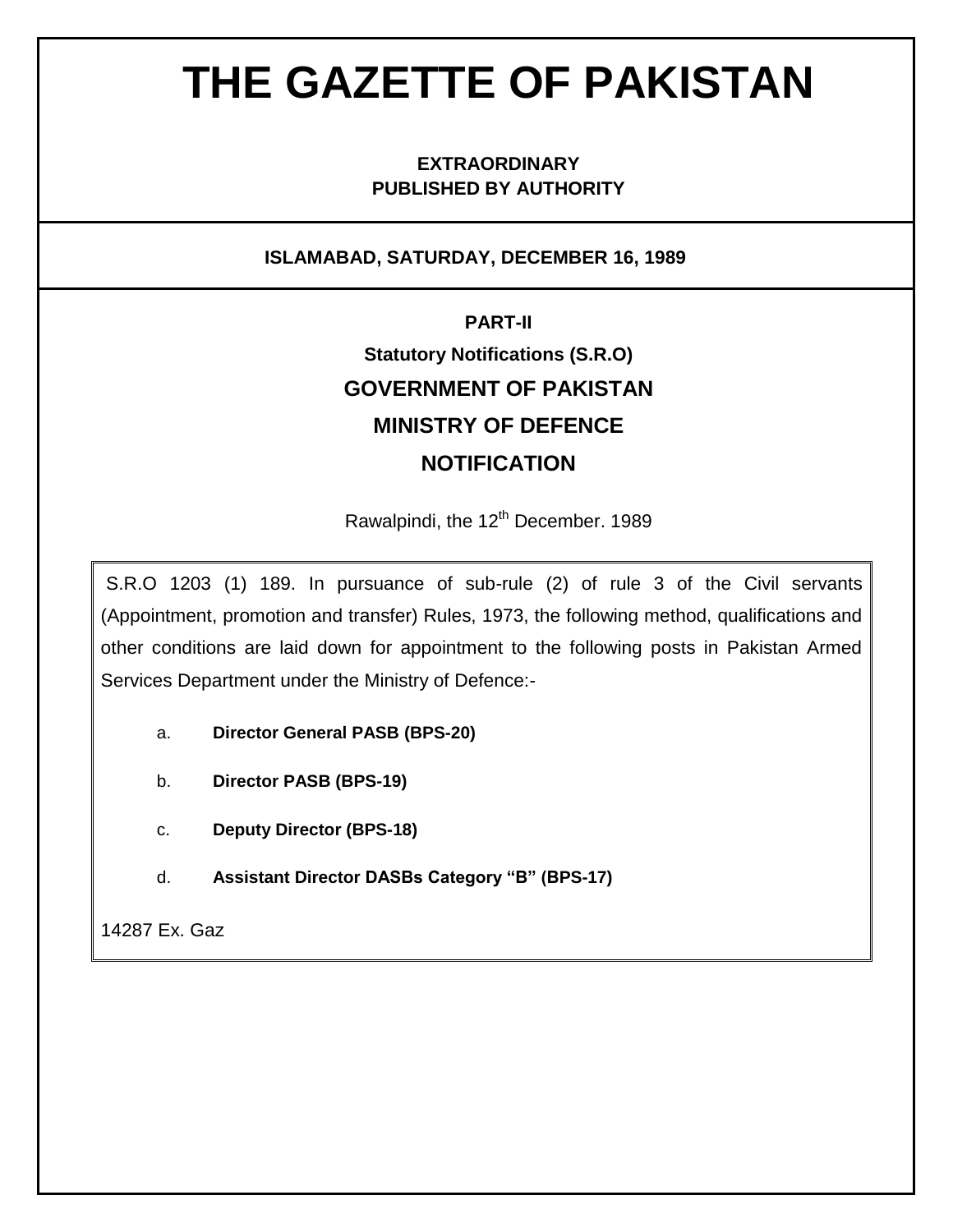# **1648 THE GAZETTE OF PAKISTAN, EXTRA, DEC 16, 1989**

## **METHOD OF APPOINTMENT**

2. The appointment to the posts shall be as under:-

| S.No | Designation & BPS of the post                                          | By<br><b>Promotion</b> | <b>By Employment of</b><br><b>Retired Armed</b><br><b>Forces Officers</b><br>(Regular) | <b>By Re-employment</b><br>of Retired Armed<br><b>Forces Officers</b><br>(Contract) |
|------|------------------------------------------------------------------------|------------------------|----------------------------------------------------------------------------------------|-------------------------------------------------------------------------------------|
| 1.   | Director General PASB (BPS-20)                                         |                        |                                                                                        | 100%                                                                                |
| 2.   | Directors (BPS-19)                                                     | 20%                    |                                                                                        | 80%                                                                                 |
| 3.   | Deputy Director (BPS-18)                                               | 25%                    | 25%                                                                                    | 50%                                                                                 |
| 4.   | <b>DASBs</b><br>Assistant<br><b>Directors</b><br>Category "B" (BPS-17) | 25%                    | 25%                                                                                    | 50%                                                                                 |

Provided that if no suitable officer is available/eligible for promotion on employment, the post or posts reserved for promotion/employment shall be filled by re-employment on contract.

3. The appointment/re-employment to the posts shall be made from amongst the retired Armed Forces Officers i.e Army, Navy and Air Force on a proportionate basis as indicated below subject to the provision that if a retired officer from one service is not available the retired officer from the other two services shall be considered and appointed against the proportionate quota for that service:-

| a. | Army      | 85%  |
|----|-----------|------|
| b. | Air Force | 8.5% |
| c. | Navy      | 6.5% |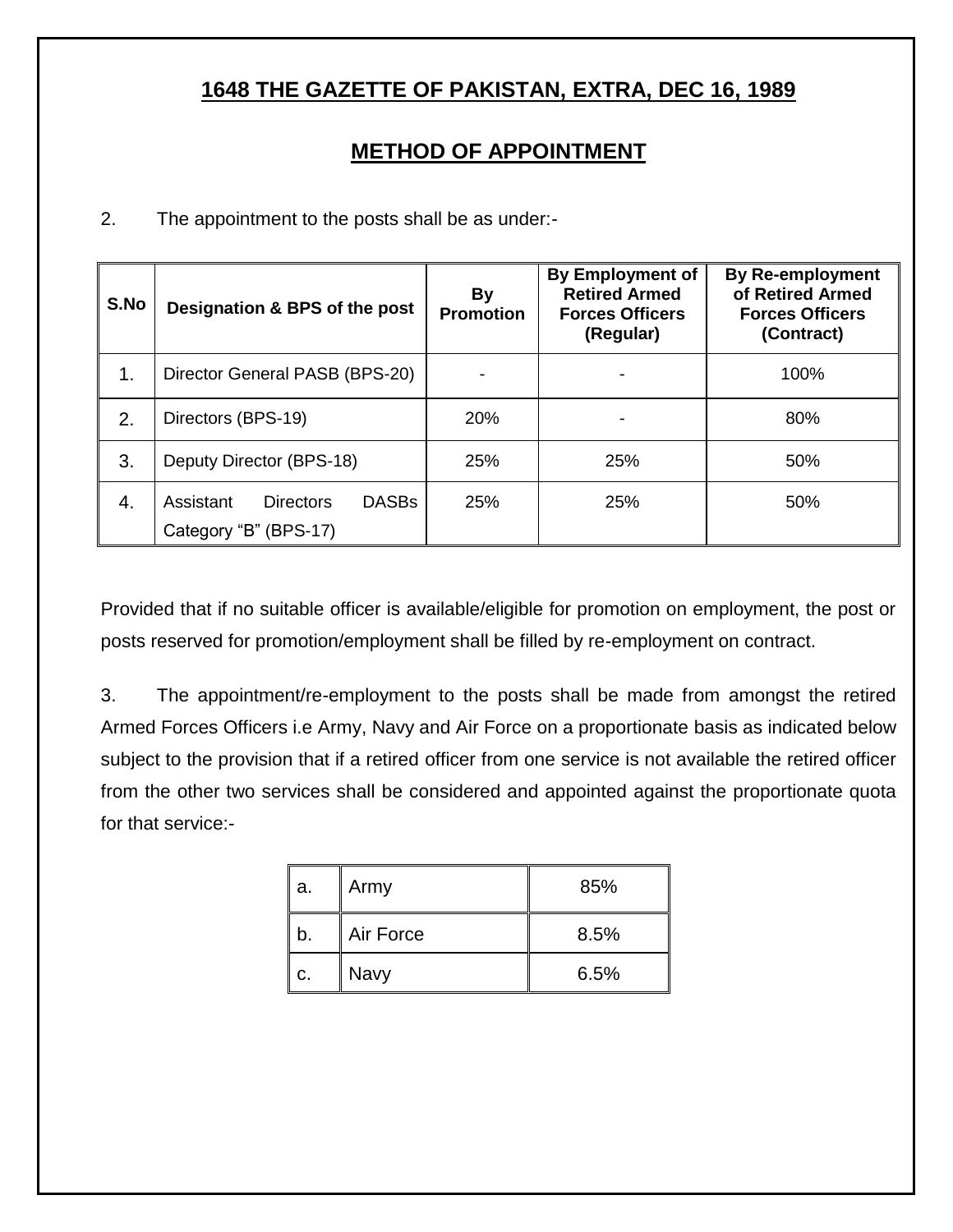## **1648 THE GAZETTE OF PAKISTAN, EXTRA, DEC 16, 1989**

#### **CONDITION FOR PROMOTION**

4. Promotion to the posts in column 1 below shall be made by selection from amongst the persons who hold the posts specified in column 2 on a regular basis and possess the qualifications and experience prescribed in column 3:-

| S.No | Name and BPS of the Posts                                      | <b>Person Eligible</b>                                   | <b>Conditions of Eligibility</b>                                                    |
|------|----------------------------------------------------------------|----------------------------------------------------------|-------------------------------------------------------------------------------------|
| 1.   | Directors (BPS-19)                                             | <b>Deputy Directors</b><br>(BPS-18)                      | Minimum of 12 Years service in<br>BPS-17 and above or 7 years<br>service in BPS-18. |
| 2.   | Deputy Directors (BPS-18)                                      | <b>Assistant Director DASBs</b><br>Category 'B' (BPS-17) | Minimum 5 years service in<br><b>BPS-17.</b>                                        |
| 3.   | <b>DASBs</b><br>Director<br>Assistant<br>Category 'B' (BPS-17) | Superintendent (BPS-16)                                  | Minimum 3 years service in<br><b>BPS-16.</b>                                        |

#### **GENERAL PROVISIONS**

1. All the posts reserved for employment/re-employment shall be advertise in the Newspapers. The application for appointment against the posts so advertised shall be submitted to PASB Secretariat in such manner as may be prescribed. The PASB Secretariat shall carry out a preliminary screening of the applications and prepare a panel of eligible applicants for interview on a date to be notified to the applicants well in time.

2. The Region-Wise / Province-wise quota will be maintained for employment / re-employment as laid down by the Estb Division.

3. The incumbents of the posts carrying BPS-18 shall be considered for promotion in BPS-19 on the basis of their combined seniority in BPS-18.

4. Re-employment on contract of the retired Armed Forces Officers in the PASB Department will initially be made for a period of three years extendable from time to time with the approval of competent authority upto the normal superannuation age.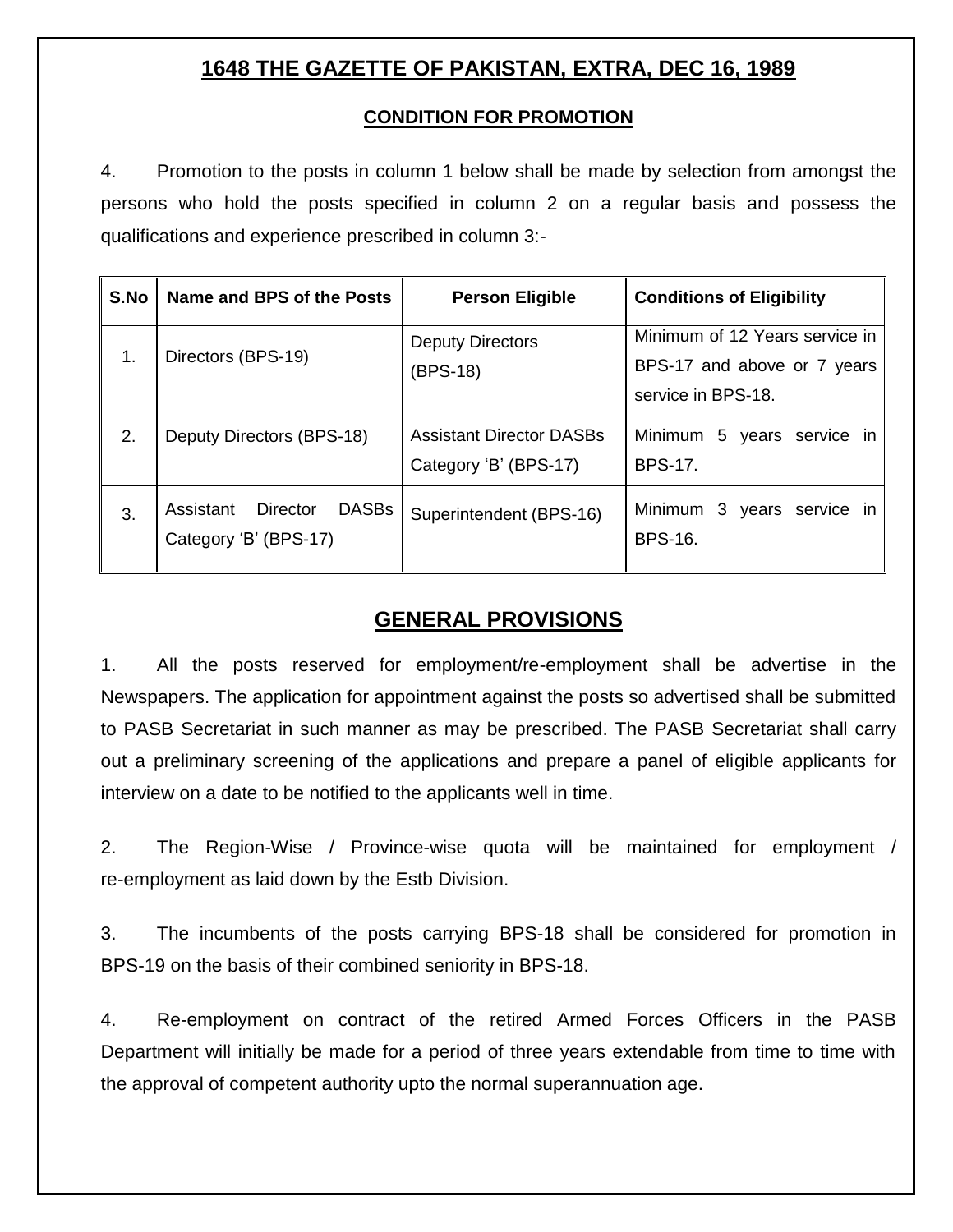## **PART - II THE GAZETTE OF PAKISTAN EXTRA, DECEMBER 16, 1989**

#### **QUALIFICATIONS, EXPERIENCE AND AGE LIMITS FOR EMPLOYMENT / RE-EMPLOYMENT**

5. A candidates must possess the qualifications and experience and must be within the age limits as mentioned against the post concerned in the Schedule to this Notification.

#### **PROBATION**

6. Persons appointed by promotion or employment shall be on probation for a period of one year. This period may be curtailed for good and sufficient reason to be recorded or if considered necessary, it may be extended for a period not exceeding one year as may be prescribed at the time of appointment. Appointment on probation shall be subject to the provision of section 6 of Civil Servants Act 1973 read with rule 21 of the Civil Servants (Appointment, Promotion and Transfer) Rules 1973.

7. This Notification issues with the concurrence of the Estb Division vide U.O No.5 / 8 / 82.R.5 dated 23 November 1989.

| S.No | <b>Designation of post</b>                                        | <b>Qualification and Experience</b>                                                                                                                                                                     | <b>Maximum</b><br><b>Age Limit</b> |
|------|-------------------------------------------------------------------|---------------------------------------------------------------------------------------------------------------------------------------------------------------------------------------------------------|------------------------------------|
| 1.   | Director General PASB<br>(BPS-20)                                 | Retired Brig / Equivalent of Navy / Air Force holding<br>substantive or temporary rank of Brig / Equivalent if<br>held for one year at the time of retirement from the<br>Armed Forces.                 | 57                                 |
| 2.   | Directors (BPS-19)                                                | Retired Col / Lt Col / Equivalent of Navy / Air Force<br>holding substantive or temporary rank of Col / Lt Col /<br>Equivalent if held for one year at the time of retirement<br>from the Armed Forces. | 55                                 |
| 3.   | <b>Deputy Directors</b><br>(BPS-18)                               | Retired Maj / equivalent of Navy / Air Force holding<br>substantive or temporary rank of Maj / Equivalent if held<br>for one year at the time of retirement from the Armed<br>Forces.                   | 52                                 |
| 4.   | Assistant<br><b>Directors</b><br>B'<br>DASBs Category<br>(BPS-17) | Retired Capt / Lt / Equivalent of Navy / Air Force<br>holding substantive or temporary rank of Capt / Lt /<br>Equivalent if held for one year at the time of retirement<br>from the Armed Forces.       | 50                                 |

#### **SCHEDULE (See Para 5)**